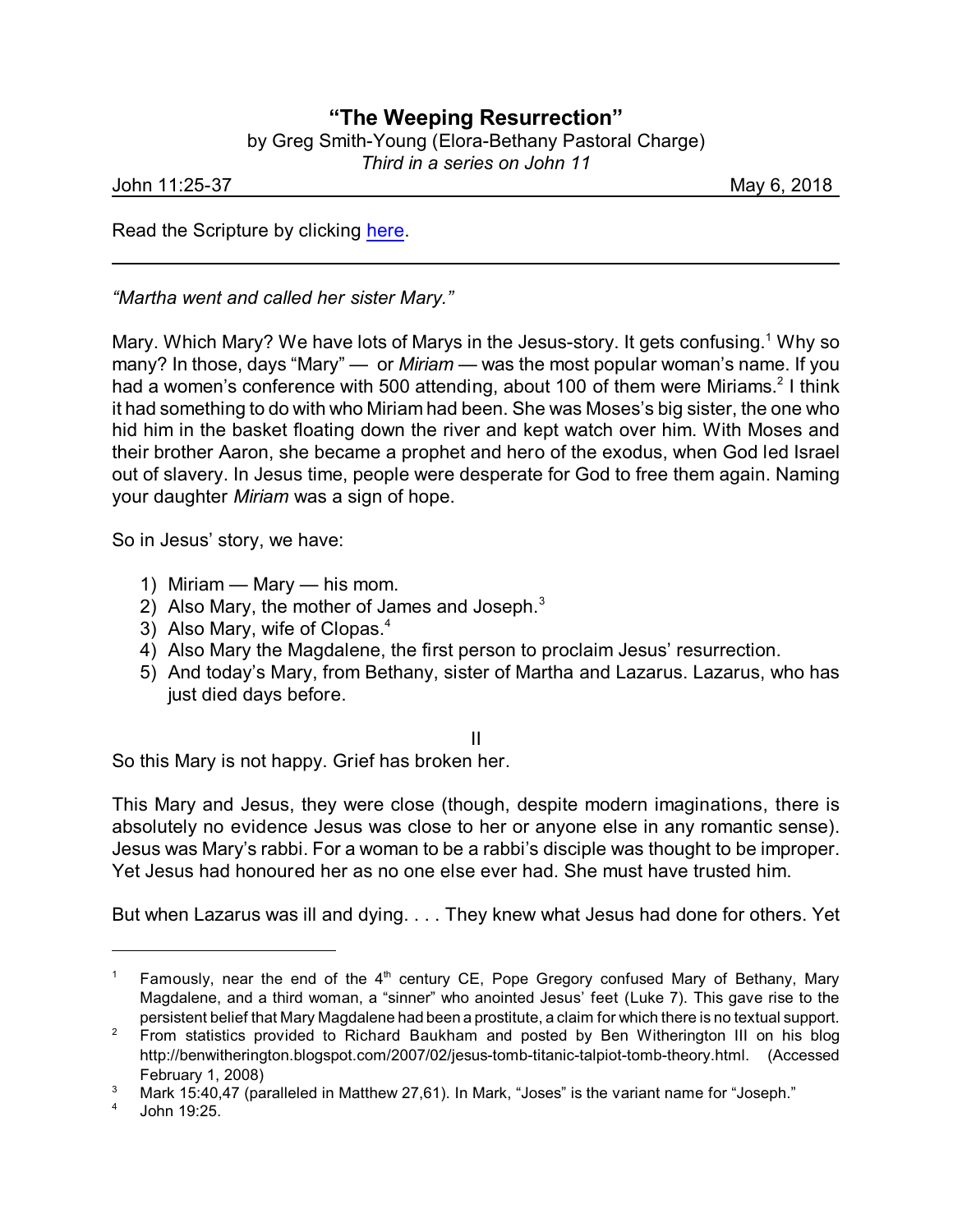when they needed him most, Jesus was absent.

Grief has broken Mary. Has it broken her trust in Jesus?

When Jesus finally arrived, Mary did not rush out to see him. Martha did. Not Mary.

Martha reports back: *"The Teacher is here and is calling for you."*

Mary is grief-broken, and Jesus calls her. Mary is trust-broken, and Jesus calls her.

Isn't that good news? When we are grief-broken and trust-broken, Jesus our Teacher is still calling us.

She comes to him, and collapses. She sobs to Jesus the exact same words her sister Martha said, moments before. Well, almost exactly. Mary cries, *"Master, if you had been here, my brother would not have died."* That's what Martha said, word for word. But Martha said more. "*But even now I know that whatever you ask from God, God will give you."*

Martha cried to Jesus both her disappointment and her trust. But Mary does not say the second part. No words of faith. Just broken, sobbing disappointment.

Still, Jesus calls Mary to him.

III

Isn't that what we need? When we've got nothing: nothing to offer, nothing to bring. When nothing is making sense. We need Jesus to keep calling us.

Peter Chrysologus was a fifth-century bishop in Ravenna, Italy. *Chrysologus* was a nickname. It means "golden-words."<sup>5</sup> Bishop Peter said this:

> *. . . when death appears it is so grim, so morbid, so very cruel, it could not but unsettle and disturb any mind, no matter how full of faith.<sup>6</sup>*

When that has happened to us, we need Jesus to settle us, calm us and soothe us. We need Jesus to do what he promised: "*Blessed are those who mourn, for they will be comforted.*" *"Blessed are you who weep now, for you will laugh."*<sup>7</sup>

Grief-broken. Faith-broken. Like Mary, Jesus keeps on calling to us.

<sup>&</sup>lt;sup>5</sup> [https://en.wikipedia.org/wiki/Peter\\_Chrysologus](https://en.wikipedia.org/wiki/Peter_Chrysologus)<br><sup>6</sup> Exaderial: Date Primery The Coanal of Jaba, A.C

<sup>&</sup>lt;sup>6</sup> Frederick Dale Bruner, The Gospel of John, A Commentary (Grand Rapids: Eerdmans, 2012), 678.

Matthew 5:4 and Luke 6:21b.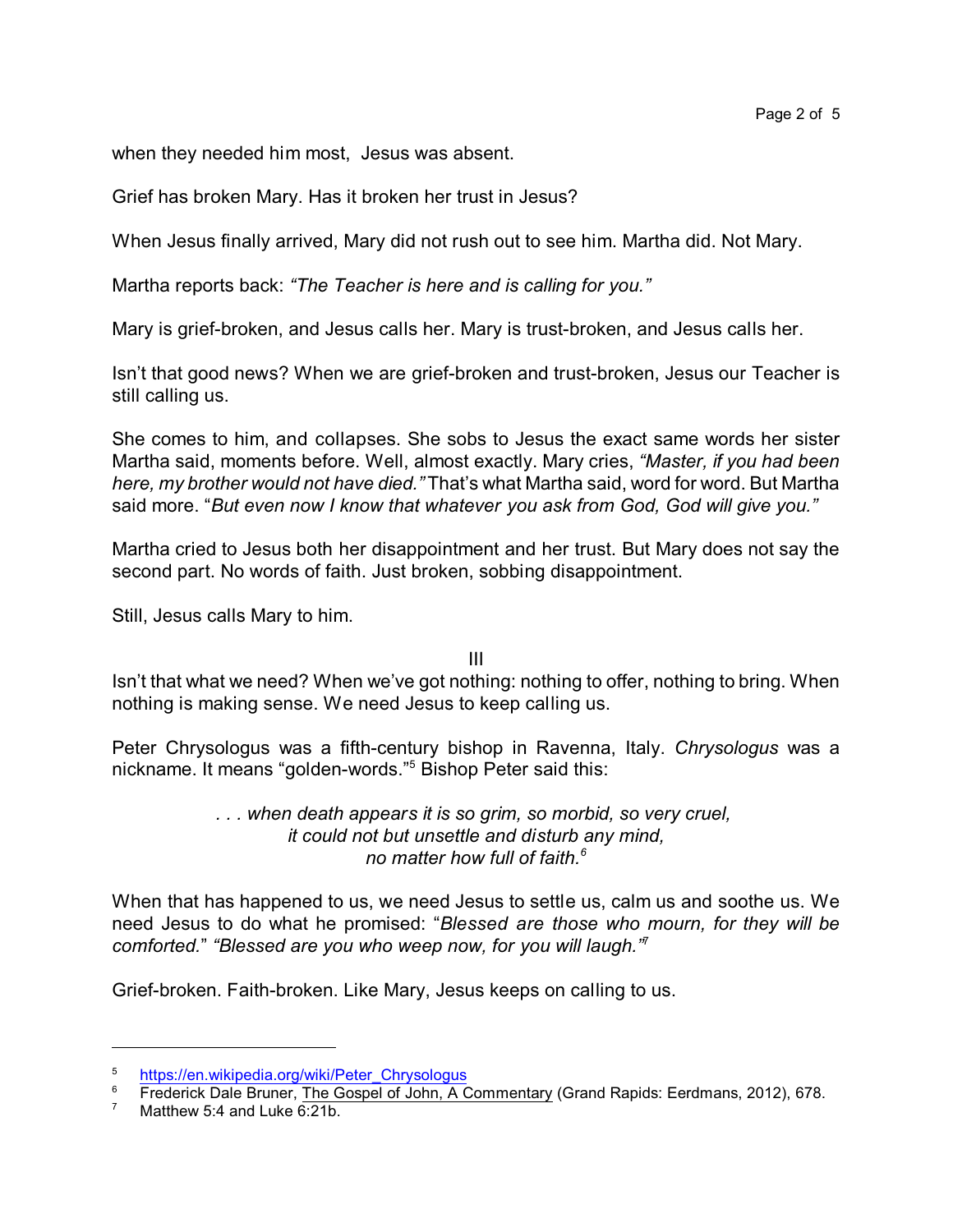IV

Yet when Jesus calls us, and when we come to him, what do we find?

*When Jesus saw her sobbing and those with her sobbing, a deep anger welled up within him.* 8

What is Jesus angry at? I dug deeper into those words. One literally means to snort, like an angry horse. It is indignant, offended. Another word means, literally, to get something moving. Jesus is stirred up, troubled, disturbed.<sup>9</sup>

Is it with Mary? Is it because Mary is broken, disappointed? Because her faith is weak? No. Don't forget, Jesus blesses those who mourn.

No, Jesus is stirred up by Death. He has had enough of Death. He is done with Death.<sup>10</sup>

That's what we find when Jesus calls us to him. A holy, righteous, love-filled anger against the tyranny of Death, the arrogance of Death, the horrific toll Death takes on those whom Jesus loves.

Then what?

*When Jesus saw her sobbing and those with her sobbing, a deep anger welled up within him.*

*He said, "Where did you put Lazarus?"*

*"Master, come and see," they said.*

*Now Jesus wept.*<sup>11</sup>

Jesus cried tears.<sup>12</sup>

<sup>8</sup> John 11:33 (The Message, adapted)

<sup>9</sup> *Embrimaomai* and *tarassô.*

<sup>&</sup>lt;sup>10</sup> Herman Ridderbos wrote, ". . . the context as a whole makes clear that Jesus' anger is directed not against unbelief (on the part of Mary and those accompanying her) but against that which brought them to this outburst of grief: the death of Lazarus itself. . . . Jesus allows himself to be caught up in the general grief of Lazarus' death, and her he experiences and participates in the grief of all whose loved ones have gone to the grave. . . ." Quoted in Bruner, 679.

 $11$  John 11:33-35 (The Message, adapted)

<sup>12</sup> Two distinct words are used to describe the crying in this episode. *Klaiô* is used for the that of Mary and those with her. It describes a loud, uncontained wailing and sobbing. However, when Jesus cries *dakruô* is used. It describes quieter weeping. While everyone else is overcome, swamped even, by the reality of Death, Jesus' sorrow is fitting of the One who knows he will defeat that enemy.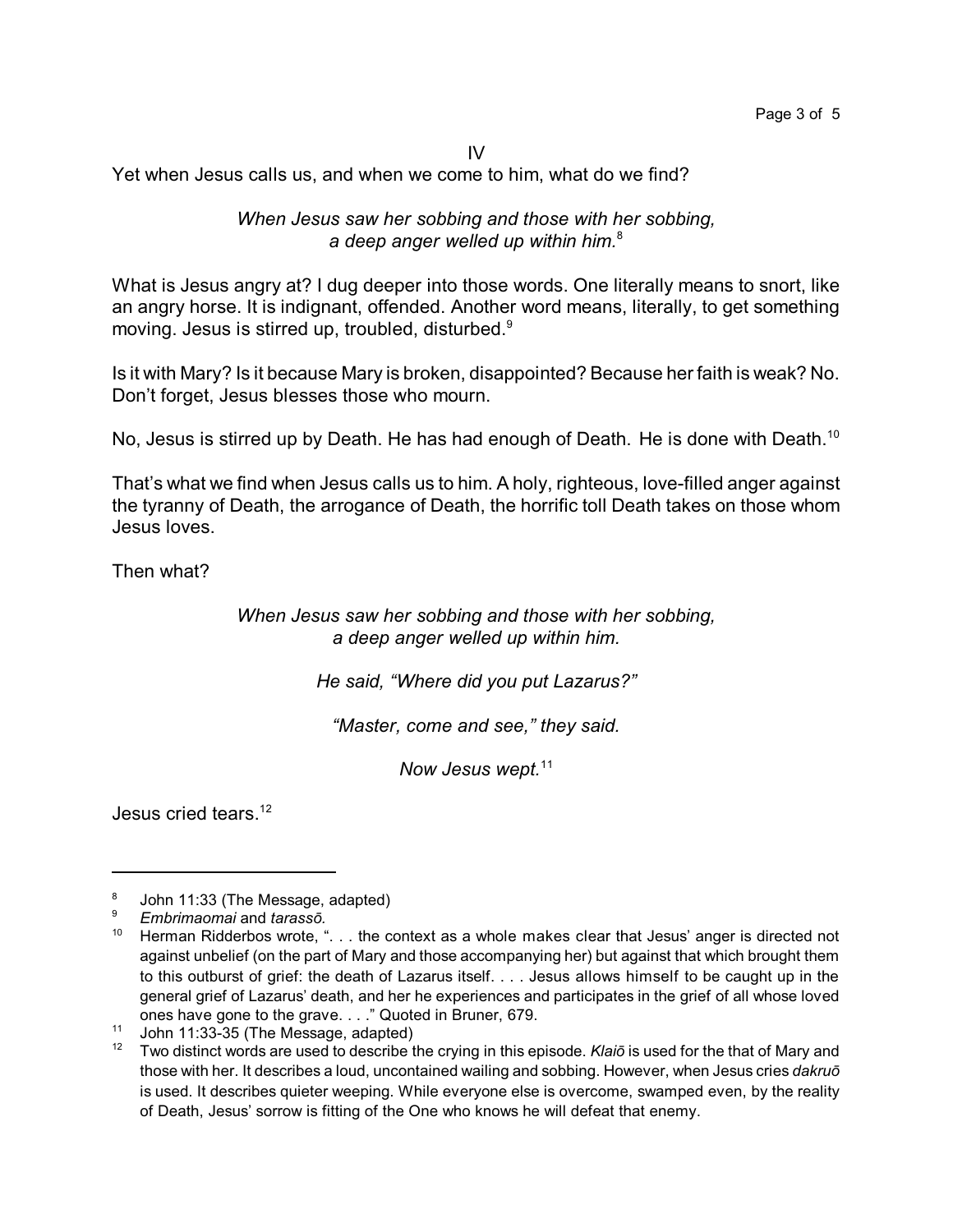Jesus. Cried. Tears.

Wait! This is Jesus. He knows how this is going to end. He knows it is going to be good. In his own body, in his own being, Jesus is the fullness of God's passion for life, and God's passionate commitment against anything that destroys life.

This is Jesus. We just heard him say it. Jesus is the Life. Jesus is the Resurrection.

The Resurrection weeps.

Yes, Jesus is like us. He is the completion of our humanity, finally and fully for us what we are all meant to be and made to be. He shows us how to be us. So weeping is not a weakness, a frailty. Struck with sadness, we are made to weep.

Jesus is calling us to him, to be as human as he is. $13$ 

Jesus weeps.

 $\overline{V}$ 

Here's the thing, though. Jesus is also God with us. Of the four Gospels in the Bible, it is this one, John's account of Jesus, that most revels in his divinity. Right off the bat, John

rejoices that Jesus is the Word who is God. John's Gospel shows us Jesus fully in control, the Master of every situation, before whom his critics, opponents and enemies don't stand a chance.

John's Gospel shows us Jesus weeping.

Tom Wright digs into this:

*. . . when we look at Jesus,* not least when we look at Jesus in tears*, we are seeing not just a flesh-and-blood human being but the Word made flesh (1.1-14). The Word, through whom the worlds were made, weeps like a baby at the grave of his friend. . . . Only when we put away our high-and-dry pictures of who God is and replace them with pictures in which the Word who is God can cry with the world's crying will we discover what the word 'God' really means.<sup>14</sup>*

Want to know what God is like? What God cares about? Look at Jesus. Look at everything

 $13$  "The world's certainty that the ultimate reality is death breaks Jesus' heart. The world's (and the Church's) anguish in the experience of death breaks Jesus' heart. The deep pain that death and the devil (who uses death so mercilessly) both bring to human hearts breaks Jesus' heart. . . . Death hurts *everybody*, including Jesus. And I think our verse is asking us to be this human too." Bruner, 676.

<sup>14</sup> N. T. Wright, John for Everyone, Part 2 (Louisville: Westminster John Knox, 2004), 10f. (emphasis in the original).